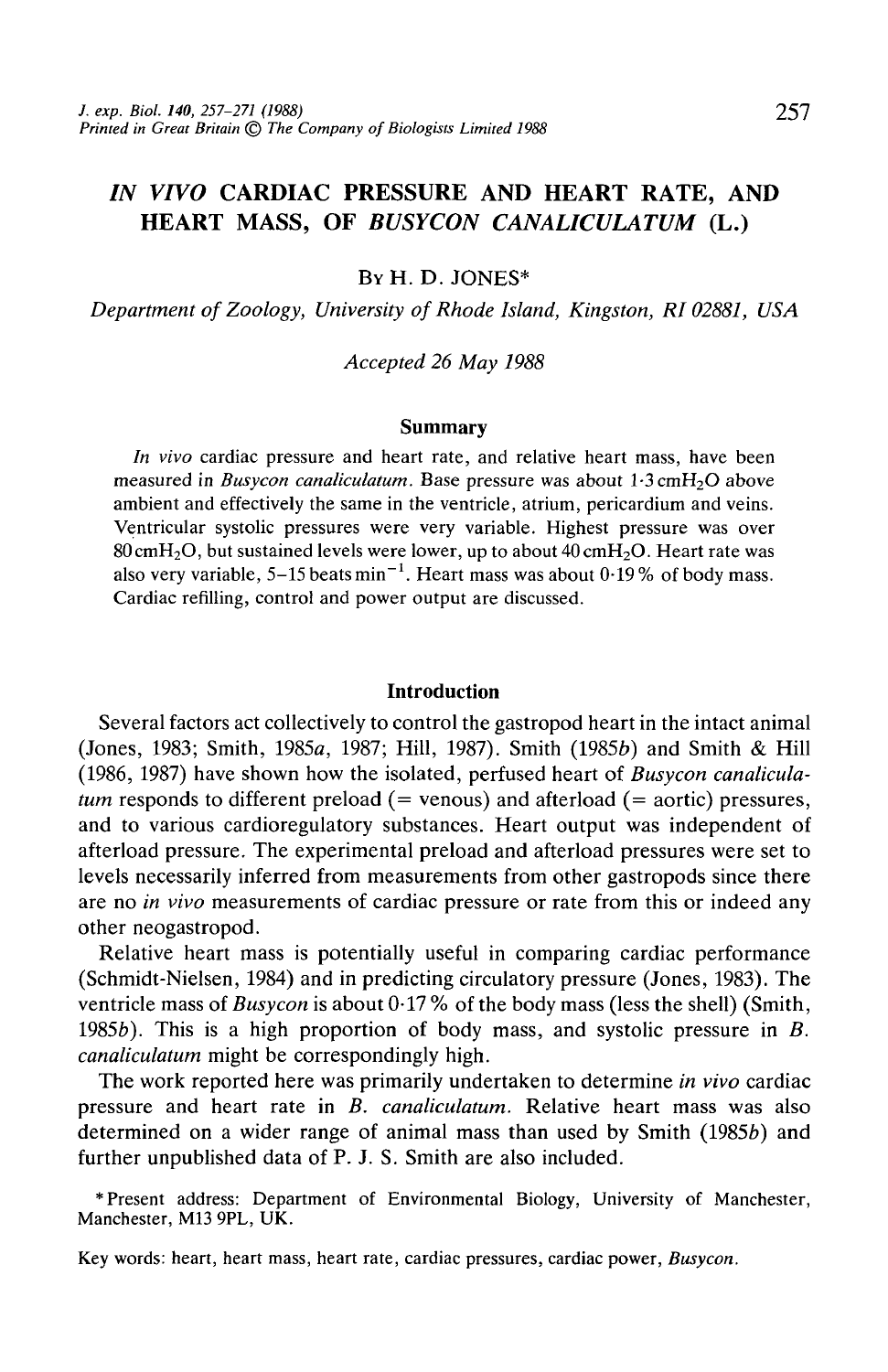# 258 H. D. JONES

## **Materials and methods**

Specimens of *Busycon canaliculatum* (L.) were obtained from the Marine Biological Laboratory, Woods Hole, MA, and stored in running sea water at ambient temperature at the Narragansett Bay campus of the University of Rhode Island (URI). Ambient seawater temperature varied from about 15°C in September to about 4°C in December, 1986, between which dates the work was carried out. During this period of the year the animals are quiescent, but at other times they are more active and it is possible that results may differ.

Experiments were carried out initially at  $20-25^{\circ}\text{C}$  in the Department of Zoology, Kingston campus, URI. Ultimately, experiments were carried out in the Marine Aquarium Building of the Graduate School of Oceanography, Narragansett Bay campus, URI where, 1 week before use, experimental animals were transferred to tanks containing running sea water at about 15 °C and experiments were carried out at about that temperature. It is assumed that this transferral to constant temperature masked any differences due to the varying ambient temperature.

Before use, each animal was made to retract fully into its shell by means of repeated tactile stimulation, weighed and the shell length determined as follows. The shell was placed with the aperture down on a flat surface with the spire against a vertical bar. Shell length was taken as the distance from the bar to the tip of the siphon tube. After use the shell was removed and the masses of the body and heart (some as whole heart, others as ventricle and atrium separately) were determined.

To obtain access to the heart a triangular piece of shell was removed from the body whorl mid-ventrally, adjacent to the confluence of the lip of the shell with the body whorl. A diamond-edged saw in a small hand-held drill was used to make three cuts in the shell and the piece prised out. After careful washing to remove debris, animals were ready for use. Some specimens were used immediately, others after several days. Some survived for several weeks and were used on more than one occasion.

Pressures were recorded using Statham P23BB transducers connected to a Grass Polygraph model 79C *via* low-level d.c. preamplifiers. A system of reservoirs, tubes and taps allowed the transducer domes and catheters to be flushed with degassed (by vacuum) distilled water and sea water as appropriate. Catheters were 25-gauge hypodermic needles held in manipulators. Experimental animals were clamped upside-down in a container filled with sea water to a level just sufficient to cover the animal. The needles were then positioned over the heart and manipulated into the recording site. Zero pressure levels were determined before and after each recording by recording with the needle under the surface of the water in the container. Calibration, in cmH<sub>2</sub>O (1 cmH<sub>2</sub>O = 98.4 Pa), was carried out by raising or lowering the transducers in 1-cm steps relative to the experimental container, the catheter remaining in the container.

Heart rate was determined from the pressure recordings. In some specimens direct counts were made by visual observation of the heart.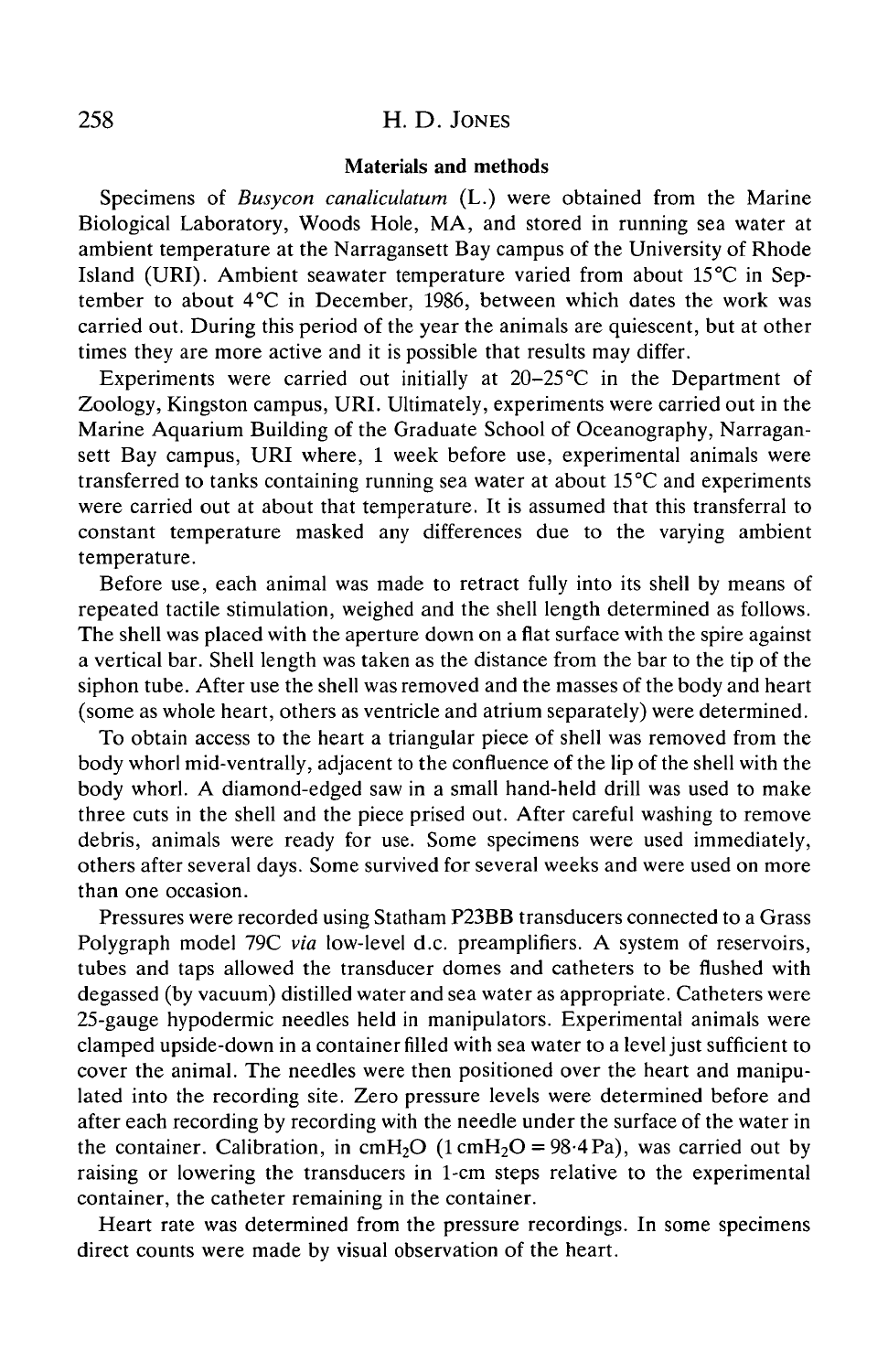# *Symbols and units*

 $M<sub>b</sub>$ , body mass (wet mass) of the retracted animal less the shell (g);

 $M<sub>h</sub>$ , mass (wet mass) of the heart including the atrium (g);

 $M_{\nu}$ , mass (wet mass) of the ventricle (g);

 $L<sub>s</sub>$ , shell length (cm).

Pressures are expressed in cmH<sub>2</sub>O throughout. Some pressures are expressed as absolute values above ambient (zero), others as pulse pressure amplitudes above or below base pressure.

#### **Results**

## *Pressure recordings*

Pressures were recorded successfully from the efferent branchial vein, the atrium, the ventricle and the pericardial cavity. Attempts were made to record from the anterior aorta, but the position of this in the body made it impossible to penetrate without considerable further surgery. In several specimens recordings were made from two sites simultaneously. In a few cases recordings were made consecutively, for example after recording from the pericardial cavity the cannula could be advanced into the ventricle.

Most recordings showed a clear, consistent and readily determinable base level between contractions of the ventricle since there was usually a well-defined diastolic pause. The base level could undergo transient fluctuations due to body contractions. The base level ranged from 0 to  $5 \text{ cm}H_2O$  above ambient (Table 1), but was most often about  $1 \text{cm}H_2O$  with higher values present during body activity. The values of base pressure are clearly similar in all sites and can be assumed to be effectively identical.

Ventricular pressure pulses varied enormously from barely detectable pulses of less than  $1 \text{ cm}$ H<sub>2</sub>O above base level to values in excess of 50 cmH<sub>2</sub>O (Table 1). The amplitude varied considerably among individuals and was rarely consistent in an individual (Fig. 1A,B). There was no obvious reason to account for the variation. Activity of the snail in the form of an extended and active head and foot affected base level, but high systolic pressures seemed unrelated to any obvious activity. The highest value recorded was a single pulse of at least  $80 \text{ cm}H<sub>2</sub>O$  (Fig. 1D). The results produce a mean value of ventricular systolic pressure of  $12.74 \text{ cm}$ H<sub>2</sub>O, but because of the large range this should be regarded with caution. It is difficult to give even 'typical' values, though in quiescent individuals the ventricular systolic pressure was usually less than  $20 \text{ cm} + 12$ . In active animals the pressure usually exceeded 20 cmH<sub>2</sub>O.

Generally the ventricular pulse showed a rapid and smooth rise in pressure to peak, followed by a drop to base level. However, there were occasions when the pressure pulse took a different form. Double pulses occurred in some specimens interspersed wtih normal pulses (Fig. 2A,B). The double pulses themselves varied a little in form. The amplitude of the first pulse could be larger than the second or *vice versa.* On other occasions the pulse took the form of a stepped rise in pressure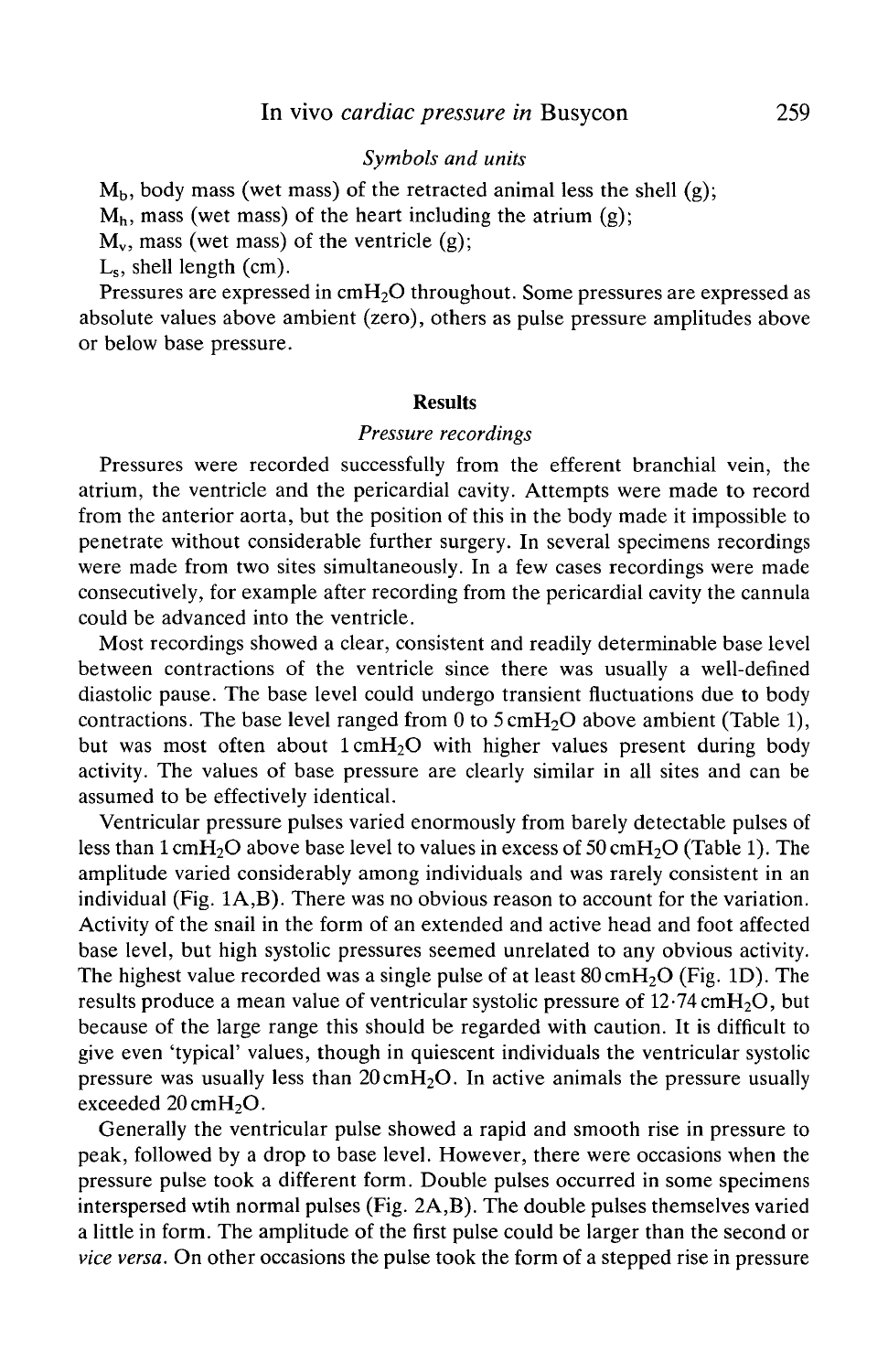| <b>Site</b>             | <b>Base</b>                   | Pulse                                          | N  | $\boldsymbol{n}$ |
|-------------------------|-------------------------------|------------------------------------------------|----|------------------|
| Ventricle               | $1.23 \pm 0.14$<br>$(0-3)$    | $12.74 \pm 1.52$<br>(1 to > 80)                | 28 | 21               |
| Atrium                  | $1.31 \pm 0.14$<br>$(0.5-2)$  | $-0.92 \pm 0.25$<br>$(-0.1 \text{ to } -4)$    | 12 | 11               |
| (at atrial systole)     |                               | $0.46 \pm 0.07$<br>$(0.25 \text{ to } 0.6)$    | 4  | 4                |
| Efferent branchial vein | $1.22 \pm 0.25$<br>$(0.7-2)$  | $-0.73 \pm 0.22$<br>$(-0.25 \text{ to } -1.8)$ | 6  | 6                |
| Pericardial cavity      | $1.37 \pm 0.25$<br>$(0.25-5)$ | $-1.43 \pm 0.28$<br>$(-0.25 \text{ to } -4)$   | 19 | 18               |
| Overall base            | $1.29 \pm 0.25$<br>$(0-5)$    |                                                |    |                  |

Table 1. *A summary of the pressures from the various recording sites*

Base pressure (diastolic) is expressed in  $cmH<sub>2</sub>O$  above zero, mean  $\pm$  s. E. (range).

Pulse pressures are expressed in cmH2O above or below base pressure, *not* zero, mean ± S.E. (range).

In most recordings the atrium showed only a pressure drop synchronous with ventricular systole but in four recordings small positive pulses were evident in the atrium, the results of atrial contractions.

N, number of recordings; *n*, number of animals.

(Fig. 1C), the contraction taking place in either two or three stages. Again, these were interspersed with normal pulses.

Amplification of ventricular pressure records (Fig. 3) allowed comparison to be made of the amplitude of ventricular systolic pressure with the preceding diastolic level. There appears to be no correlation between the two, diastolic level not influencing the subsequent contraction.

The wall of the atrium is extremely thin and flexible and was thus difficult to penetrate. Recordings were variable in form. In all cases as the ventricle contracted there was a coincident drop in atrial pressure (Fig. 2B).

One puzzling feature of most of the atrial recordings is that there appeared to be no positive pulse (above base level) due to contraction of the atrium (Fig. 4A,B). In these cases it would appear that the ventricle alone was contracting. When the recording exhibited a clear atrial contraction, the pulses were up to  $0.6 \text{cm}$ H<sub>2</sub>O above base level (Table 1; Fig. 2A). The timing of the apparent atrial contraction varied. The atrial systolic contraction shown in Fig. 2A occurs at various intervals just before or after the ventricular contraction. Later, the same specimen (Fig. 2B) exhibited atrial contraction immediately before ventricular contraction.

The efferent branchial vein supplies blood directly to the atrium and pressure recordings from this site are very similar to atrial recordings (Fig. 4A). Typical pulse values in the efferent branchial vein were  $-0.5$  to  $-1$  cmH<sub>2</sub>O below base level (Table 1), with the reduction in pressure being coincident with, and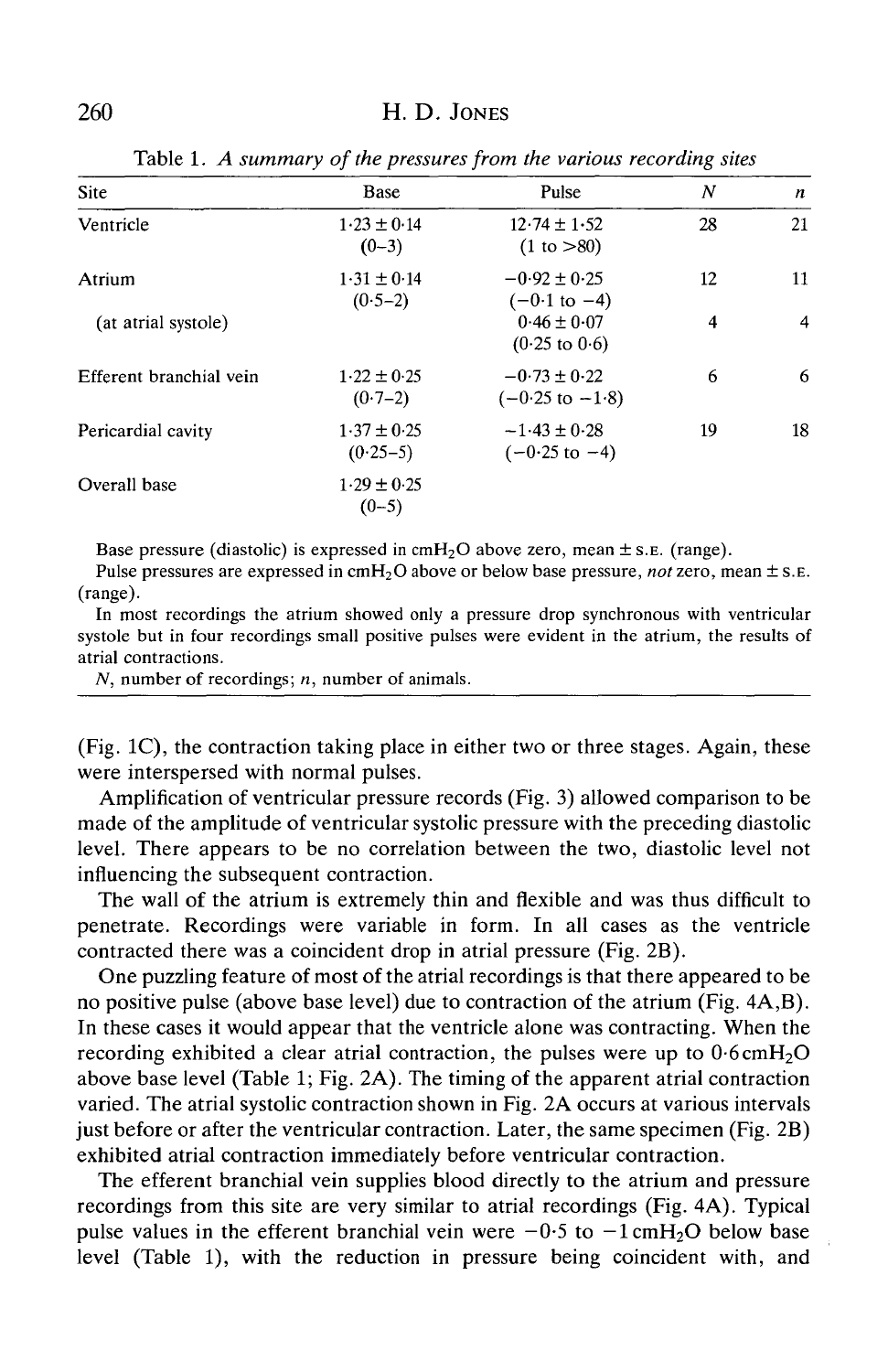

Fig. 1. Pressure recordings from the ventricle. (A) Initial irregular contractions (start of record is 15 min after penetration by the cannula), followed by regular contractions to about 15 cmH<sub>2</sub>O at 8.5 beats min<sup>-1</sup>. (B) 8 min after record A, note different scale. Regular contractions of 10-25 cmH<sub>2</sub>O at about 10 beats min<sup>-1</sup>. (C) Initial penetration by the cannula and subsequent record. D follows on from C. The largest contraction recorded is shown towards the end, estimated as at least  $80 \text{ cm}H_2O$ . Note the change of amplification at the arrow in D. Pressure in these and all other recordings is calibrated in  $cmH<sub>2</sub>O$  above or below ambient pressure (0) in the experimental container. The recording site of each record is indicated adjacent to zero by the following abbreviations: A, atrium; Ebv, efferent branchial vein; Pc, pericardium; V, ventricle. Time marks are at 1, 5 and 60s on this and all other recordings.

proportional to, the amplitude of ventricular contraction. No positive pulses were recorded in any of the recordings from the efferent branchial vein, indicating that the atrium was inactive in these specimens. The pulse in the efferent branchial vein was slightly less than in the atrium (Fig. 4A).

Pericardial pressure recordings were relatively simple to obtain, though the pericardial wall is quite muscular and can contract very considerably. Pericardial pulses took the form of negative pulses (below base level) coincident with ventricular systole (Fig. 5). The amplitude of the pericardial pulse again seemed to depend on ventricular amplitude. The amplitude of the pericardial pulse was slightly greater than the corresponding pulse in either the atrium (Fig. 4B) or the efferent branchial vein (Fig. 4C).

Pressure changes in the various sites of measurement are summarized in Fig. 6.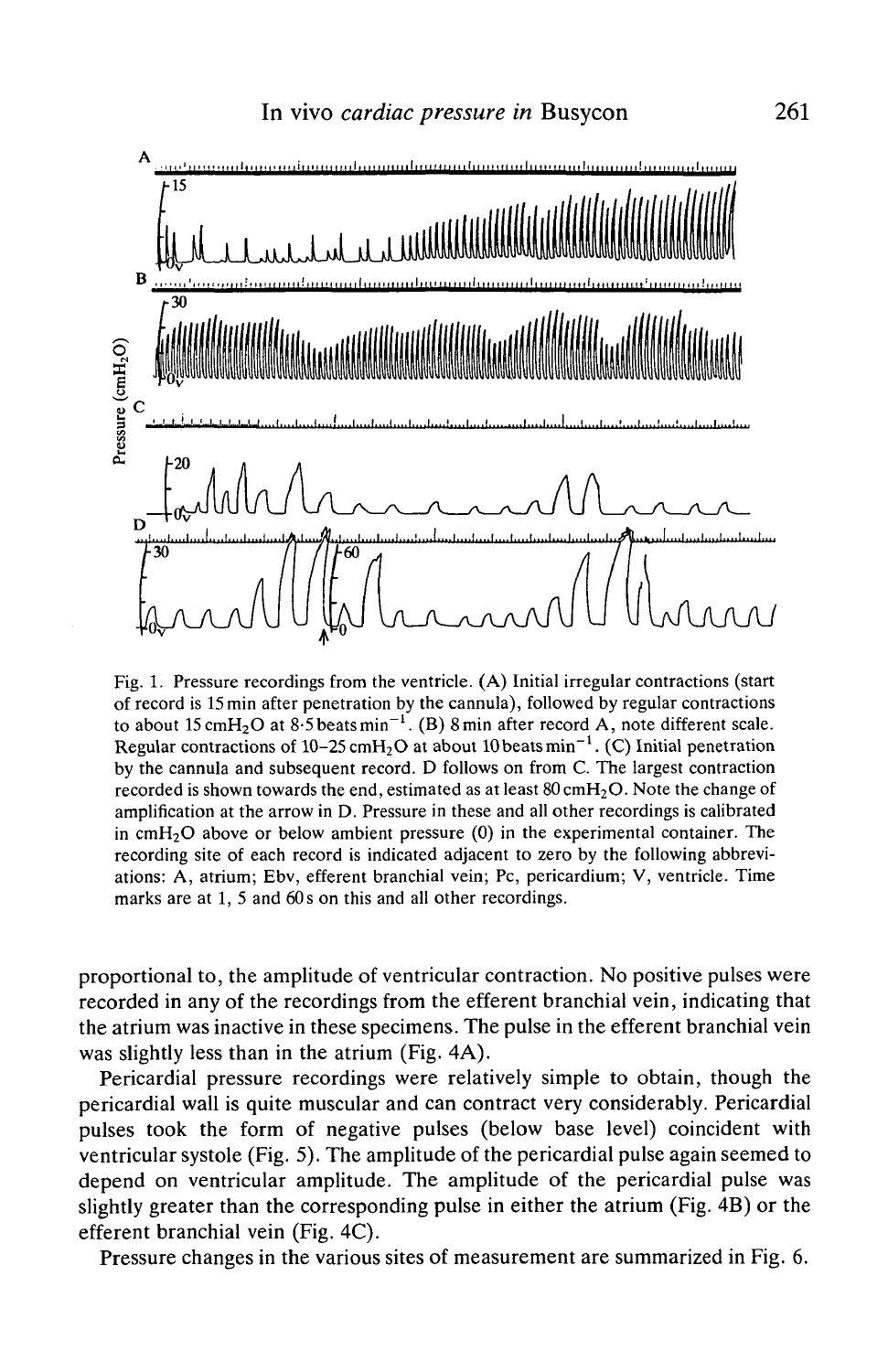

Fig. 2. (A) Simultaneous recording from the atrium (upper trace) and ventricle (lower trace) at fast chart speed. (B) As A but at slower chart speed. Note that in B the atrium produces pulses above base level (taken as about  $+0.5 \text{cm}H_2\text{O}$ ) and that these immediately precede ventricular contraction, the latter evident as a sharp drop in pressure.



Fig. 3. Ventricular pressure recording (lower trace) with amplified recording (upper trace) to compare systolic amplitude with diastolic level. There appears to be no correlation of systolic level with the preceding diastolic level.

## *Heart rate*

Heart rates were quite variable within an individual over time, and between individuals (Fig. 7). Some preparations beat in bursts (Fig. 4C) in which case the rate of contractions during the bursts was determined by measuring beat interval. Occasionally a preparation would stop beating for several minutes. By direct observation of the heart of unused specimens (but with the shell piece removed) it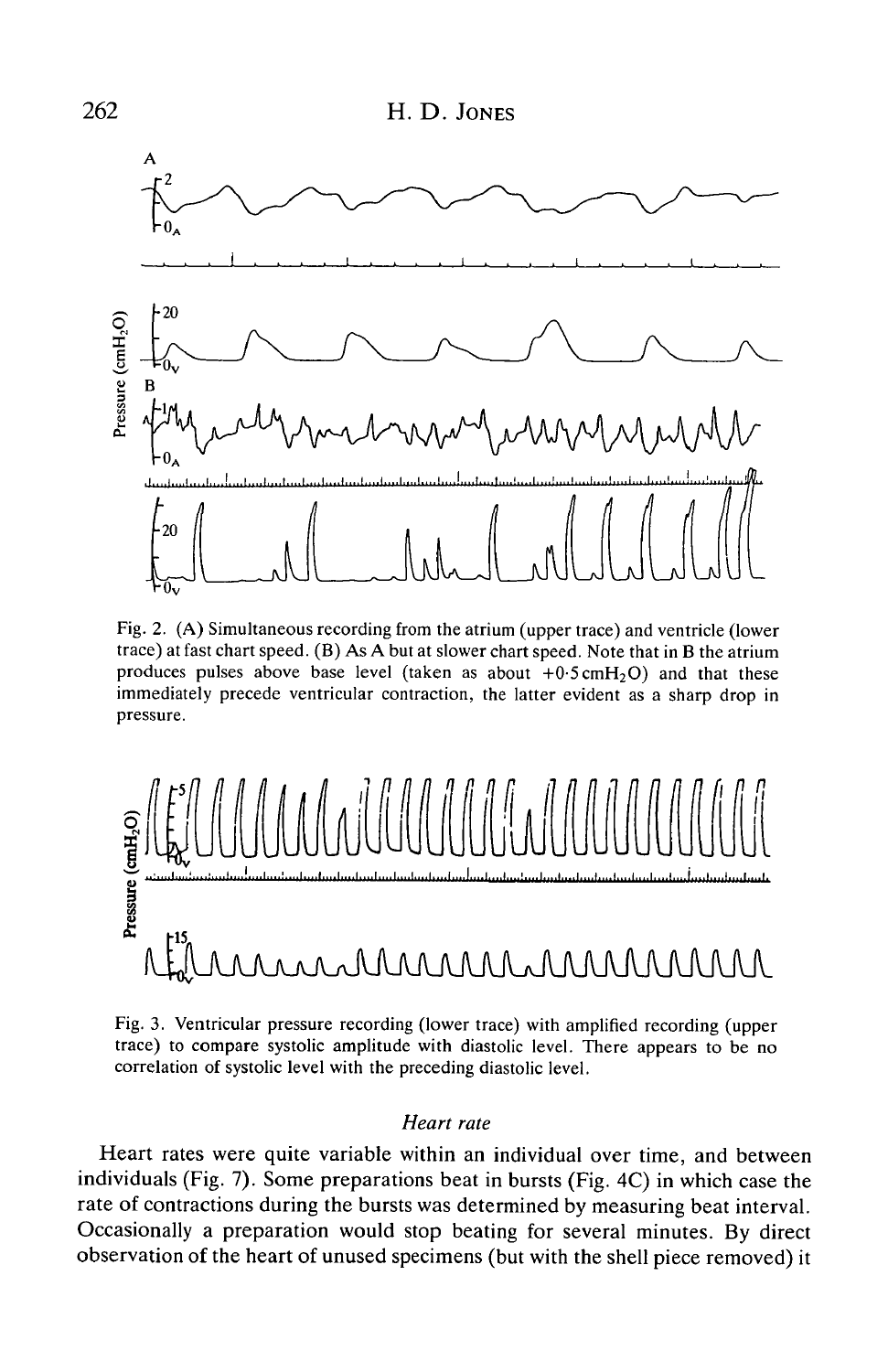

Fig. 4. (A) Simultaneous recording of pressure in the efferent branchial vein (upper trace) and atrium (lower trace). (B) Simultaneous recording of pericardial (upper trace) and atrial (lower trace) pressures in the same specimen. There is a 3min break between A and B whilst the cannula recording the upper trace was moved from efferent branchial vein to pericardium. Note the relative amplitudes of the pulses in each site. Pericardial amplitude is slightly greater than atrial amplitude which, in turn, is greater than amplitude in the efferent branchial vein. (C) Simultaneous recording of pressure in the efferent branchial vein (upper trace) and pericardium (lower trace). Again note larger amplitude in the pericardium than in the efferent branchial vein.

was clear that the heart may be quiescent for quite long periods. To what extent this happens in unoperated specimens remains to be seen.

Though a mean heart rate could be calculated for any individual and for the species (at the two ranges of temperature) it would be relatively valueless because the rate varied from zero to 1-2 beats min<sup>-1</sup> to a maximum of 15 beats min<sup>-1</sup>. The rate was usually between 5 and 15 beats  $\text{min}^{-1},$  a similar overall range to that of the *in vitro* preparations of Smith (1985b) and Smith & Hill (1986, 1987). There is little apparent correlation with body size at either range of temperature. The cube of shell length has been used to give a measure of animal mass.

## *Heart and body measurements*

Fig. 8A shows how  $M_h$  varied with  $M_b$  for 42 specimens. Also plotted is  $M_v$ against  $M<sub>b</sub>$  for 14 of the 42 specimens. The regression lines are clearly different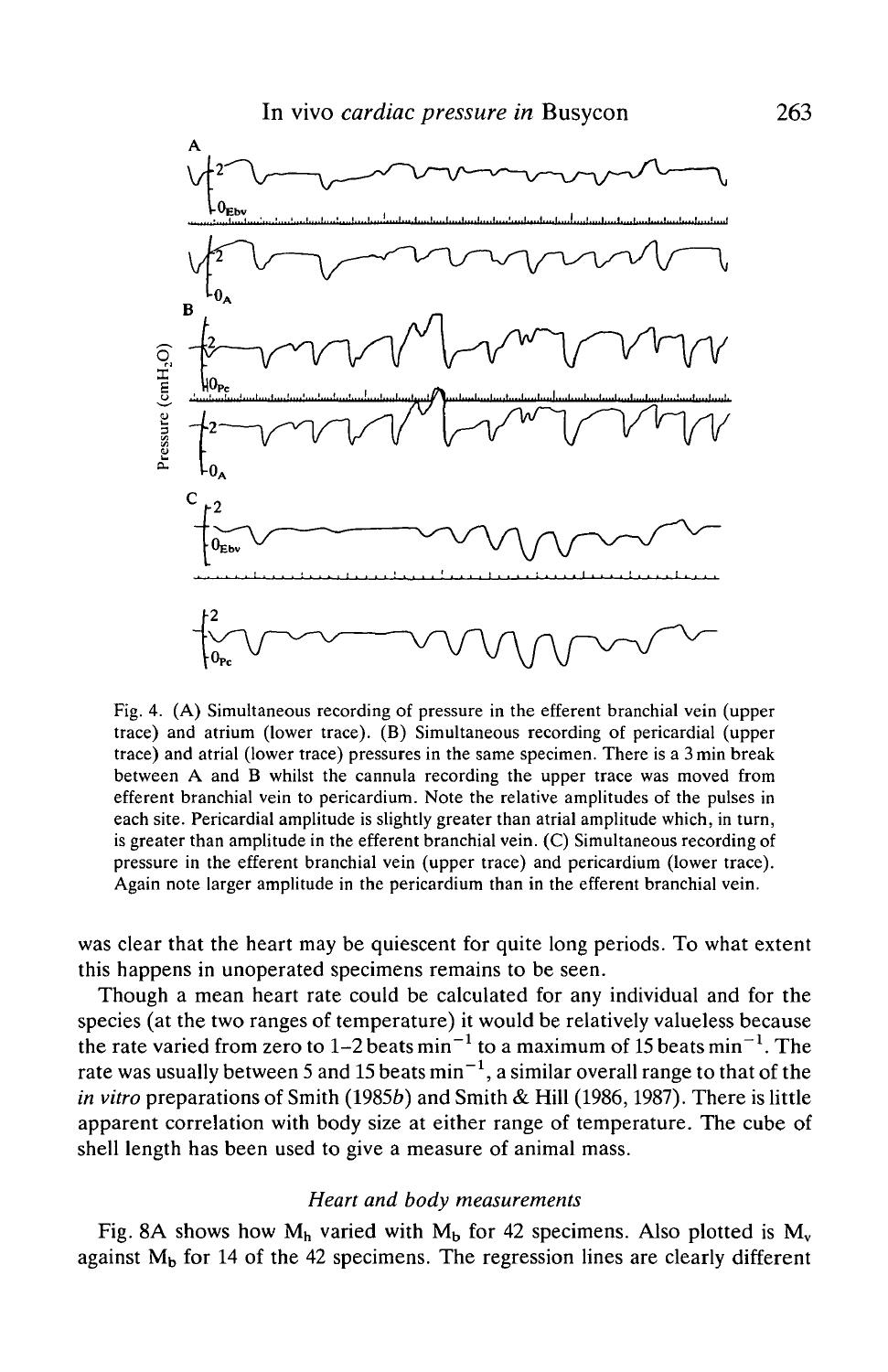

Fig. 5. (A) Simultaneous recordings of pericardial (upper trace) and ventricular (lower trace) pressures. (B) As A but at a faster chart speed.



Fig. 6. Diagram summarizing the pressure changes in the heart and efferent branchial vein of *Busycon canaliculatum* at two arbitrarily selected levels of ventricular systolic pressure. Pressures in  $cmH<sub>2</sub>O$ , note the change of scale in the pressure axis. During diastolic pauses pressure in all parts is at base level, about  $1.3 \text{ cm}H_2O$ . The time axis is uncalibrated, but at a heart rate of say 10 beats  $min^{-1}$ , each cycle of contraction would take 6s.  $\cdots$  pressure in the efferent branchial vein;  $-\cdots$  pressure in the ventricle;  $---$  pressure in the pericardial cavity;  $---$  pressure in the atrium.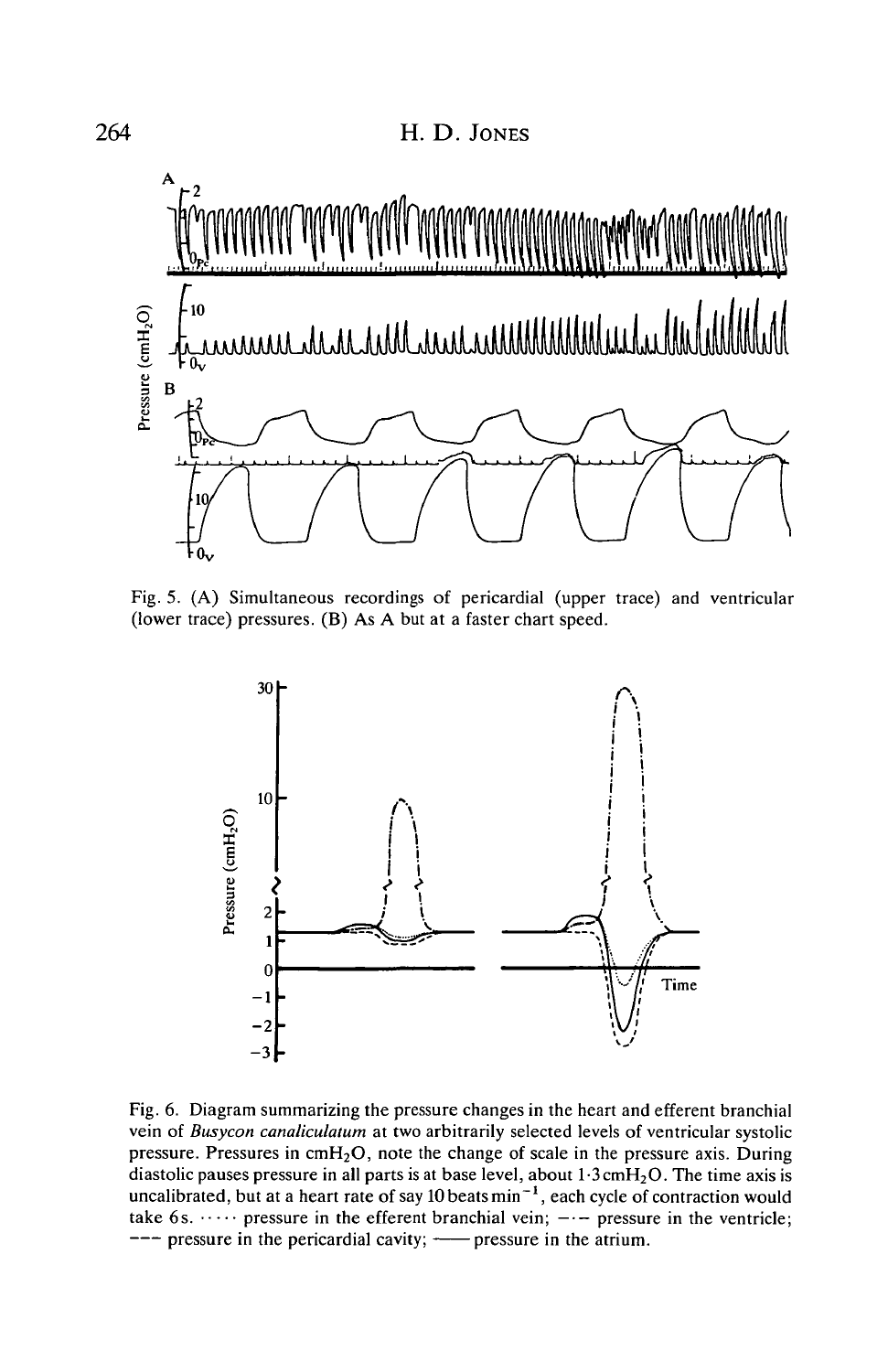

Fig. 7. Heart rate (in beats  $min^{-1}$ ) plotted against body size (as cube of shell length). Vertical lines join different data from one specimen at different times.  $(\nabla)$  Experiments at 20-25°C; ( $\triangle$ ) experiments at about 15°C; ( $\blacksquare$ ) experiments at a range of lower temperatures, down to 8°C.



Fig. 8. (A) Heart mass ( $M_h$ , O) and ventricle mass ( $M_v$ ,  $\bullet$ ) plotted against body mass  $M_b$ ). For  $M_v$ ,  $y = 0.0021x + 0.0026$ ,  $r = 0.86$ ,  $N = 14$ . For  $M_h$ ,  $y = 0.0012x + 0.29$ ,  $r = 0.70$ ,  $N = 42$ . (B) Regression lines of ventricle mass (M<sub>v</sub>) plotted against body mass  $(M_h)$ . Line 1 is taken from Fig. 1A; line 2 is taken from Smith (1985b),  $y =$  $0.0016x+0.053$ ,  $r = 0.92$ ,  $N = 19$ ; line 3 is taken from further unpublished data from P. J. S. Smith,  $y = 0.0018x + 0.065$ ,  $r = 0.82$ ,  $N = 51$ . Combined data (dashed line): y = 0-0019x+0-054, *r =* 0-88, *N =* 84.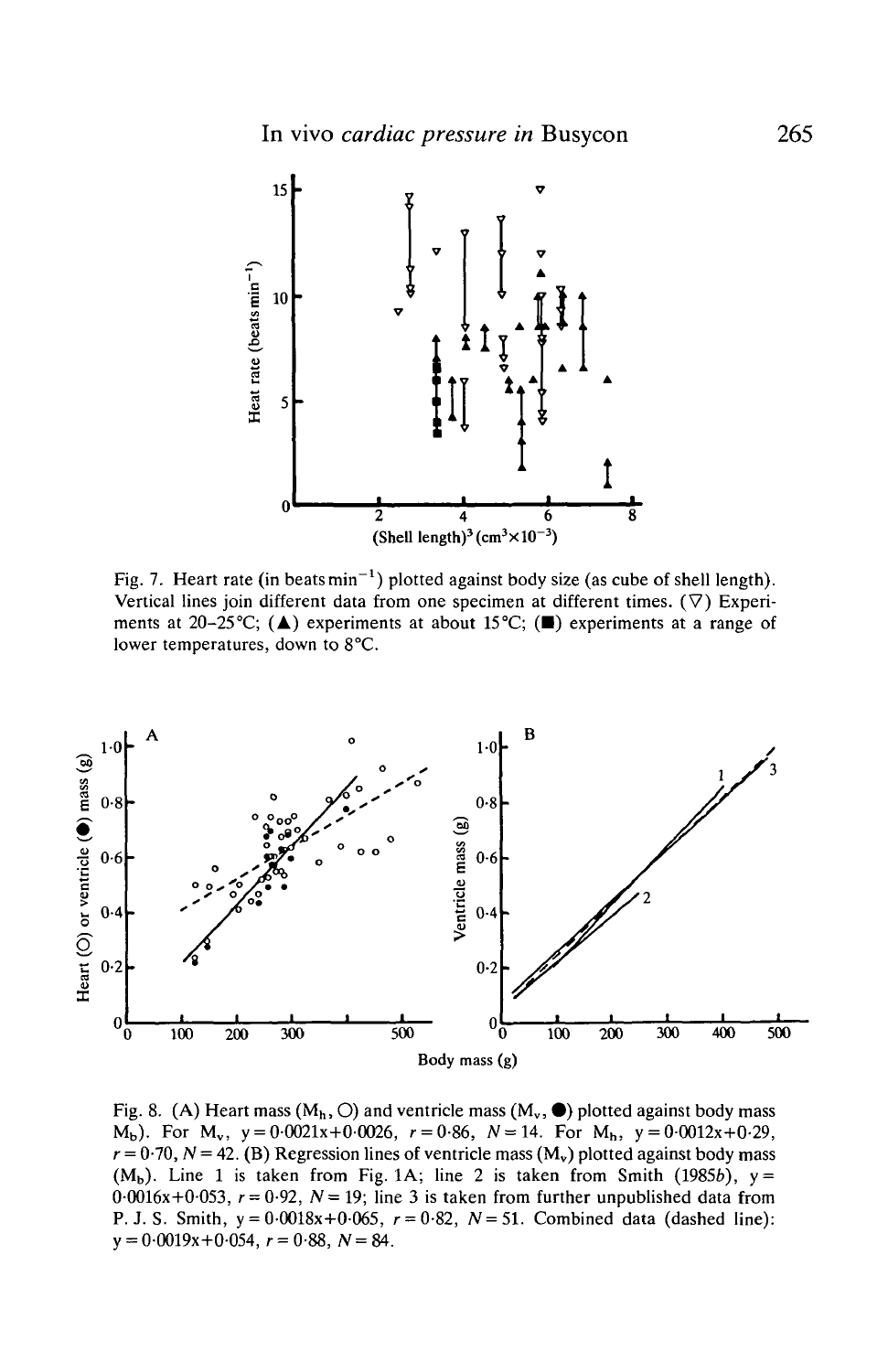

Fig. 9. Heart mass  $(M_h, \bigcirc)$  and ventricle mass  $(M_v, \bullet)$  plotted against size as the cube of shell length (in cm). For  $M_v$ ,  $y = 0.0001x + 0.03$ ,  $r = 0.87$ ,  $N = 14$ ; for  $M_h$ ,  $y = 0.0001x + 0.06$ ,  $r = 0.84$ ,  $N = 42$ .

with the former not passing reasonably close to the origin, and with less, though still significant, correlation. For reasons to be discussed, the data for  $M_b$  of the 42 specimens is considered suspect.  $M_v$  was 93% of  $M_h$ .

Three sets of measurements of  $M_v$  and  $M_b$  (Fig. 8B) are not significantly different  $(P = 3.84\%)$  and the combined regression line is also shown. The value of the slope of each line gives  $M_v$  as a percentage of  $M_b$ . The combined data show that the average  $M_v$  was 0.19% of  $M_b$ .

When  $M_h$  and  $M_v$  are plotted against  $L_s^3$  for the same specimens (Fig. 9), the regression lines are closely parallel with intercepts close to zero and with similar correlations.

## **Discussion**

Base pressure is effectively the same at each site of measurement, and is the result of general body turgor produced by the tension of the body wall against the totality of its enclosed fluids. Base pressure tended to be higher when animals were more active, but this alone would not be expected to affect the hydrodynamic conditions around the heart since all parts of the circulatory system are similarly affected.

The relatively large size of the ventricle of *Busycon* and the presence of myoglobin in the muscle fibres of the ventricle (Ellington, 1985) both suggest that the ventricle is quite powerful and capable of producing large systolic pressures.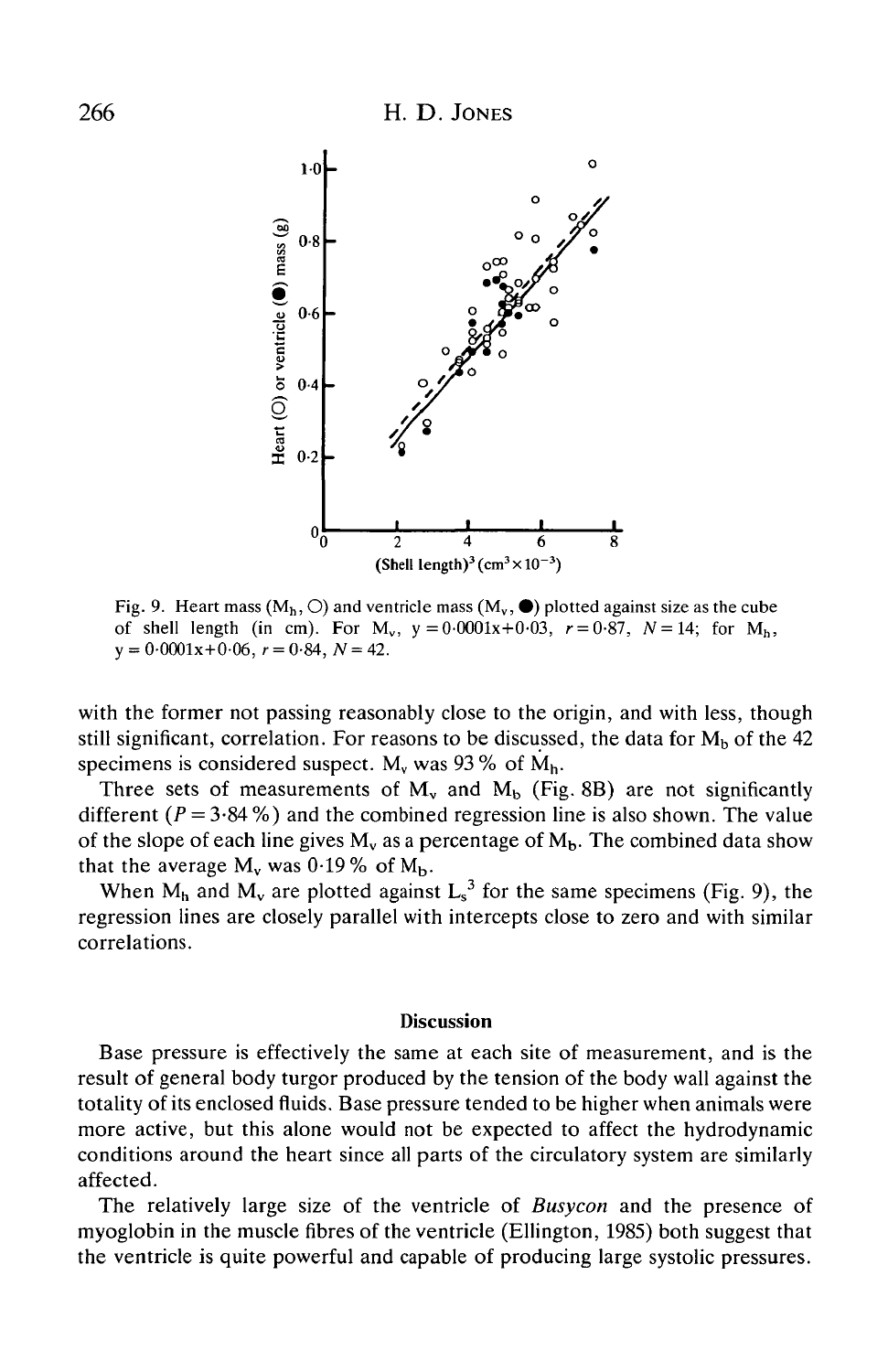The recordings show that pressures of over  $50 \text{cm} H<sub>2</sub>O$  may occur, the maximum recorded pressure being a single contraction of at least  $80 \text{ cm}H_2O$ . However, it is not clear at what levels the heart of *Busycon* can maintain systolic pressure for long periods. Pressures of over 50cmH2O were only sustained for a few contractions at a time, sometimes single beats. During the periods of regular contractions recorded pressures were lower, variable among individuals and the amplitude fluctuated within a sequence. Sustained values of up to about  $40 \text{ cm}$ H<sub>2</sub>O were recorded, but more usual values were  $15-30 \text{ cm}H_2O$ .

Smith (19856) and Smith & Hill (1986,1987) recorded output pressure of *in vitro* preparations. Pulse amplitudes were usually a few cmH<sub>2</sub>O, but treatment with 5-hydroxytryptamine resulted in amplitudes of up to about  $16 \text{ cm}$ H<sub>2</sub>O (Smith & Hill, 1986). In the *in vitro* preparations, output pressure level was preset. However, output resistance was not controlled and was probably quite low since the heart was pumping into an open reservoir. *In vivo* systolic pressures are the result of cardiac contractions working against the peripheral resistance and it would be valuable to carry out *in vitro* experiments which imposed a varied output resistance, by using tubes of differing diameter or length, as well as a varied output pressure.

The highest values of ventricular systolic pressure in *Busycon* are larger than those recorded from most other gastropods. The highest systolic ventricular pressures recorded from gastropods are from terrestrial slugs, typically of 74.5 cmH<sub>2</sub>O, exceptionally of  $90 \text{ cm}$ H<sub>2</sub>O, with diastolic pressures of about  $52 \text{ cm}$ H<sub>2</sub>O (Duval, 1983). The ventricle is thus raising pressure by about 23 cmH2O. In *Helix* spp. ventricular systolic pressures are consistently sustained at levels of about  $25 \text{cm}H_2O$  with diastolic levels of about  $6 \text{cm}H_2O$  (Jones, 1971). Thus in *Helix* the ventricle is consistently raising pressure by about 19 cmH<sub>2</sub>O. The diastolic level in *Busycon* is low,  $1.3 \text{cm}$ *H<sub>2</sub>O*, so that the ventricle itself is raising pressure virtually to the full systolic level. Though systolic pressures in *Busycon* are very variable, the pressure rise produced is the largest yet recorded from any gastropod.

Cephalopods show sustained levels of systolic pressure varying from about 30 to about 70cmH2O (Bourne, 1987; Wells & Smith, 1987) though diastolic levels in some may be quite high. Thus the ventricle of *Busycon* can produce pressures for a few contractions that are at least as great as sustained pressures in some cephalopods. Sustained values in *Busycon* may approach those in cephalopods, but are usually lower. For comparative purposes it would be interesting to know what maximum pressure can be produced by the ventricle of different animals in isometric contraction, with the cardiac output closed.

It is now well established that in animals with an enclosed fluid-filled pericardial cavity the atrium is hydrostatically coupled to the ventricle, and at each ventricular contraction a volume of venous blood equivalent to ventricular stroke volume is drawn into the atrium. Thus, in such animals the ventricle not only empties the heart on every stroke, it also refills the atrium and this 'constant-volume' mechanism has been confirmed for gastropods (Jones, 1983) and fish (Satchell,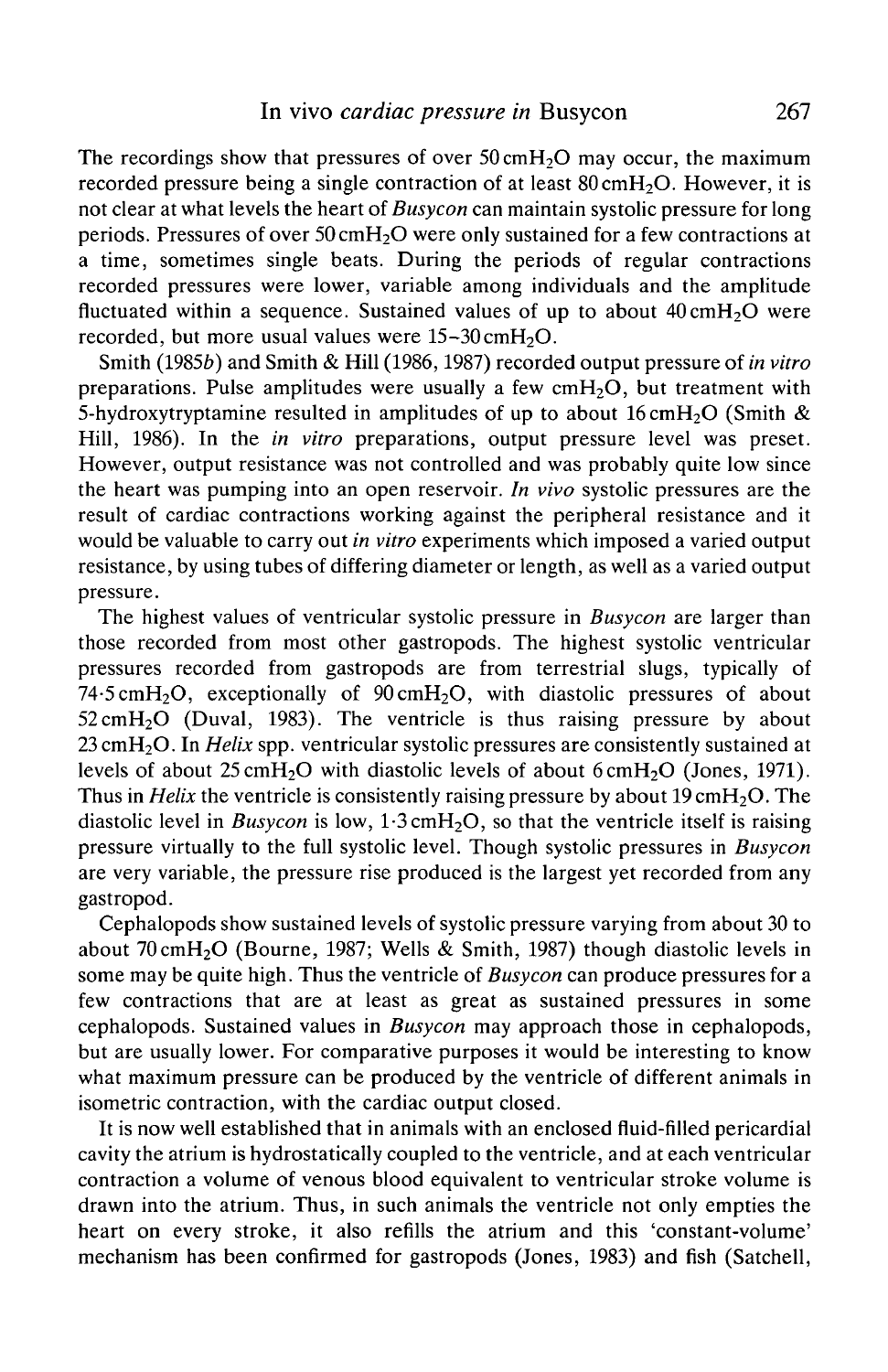1971). Smith (19856) and Smith & Hill (1986, 1987) used *in vitro* preparations of the atrium and ventricle with no artificial pericardium so that the atrium was not hydrostatically coupled to the ventricle. They also applied a constant (but adjustable) preload (venous) pressure and under these circumstances the heart was being filled by a means other than ventricular contraction, and could be considered as being driven by an external power source, the applied pressure head. This is unlikely to occur *in vivo* except when such movements as gross body deformation takes place and blood sinuses are thus forced to change their contained volume and cause an increased venous return of blood. To represent *in vivo* conditions more closely, *in vitro* experiments would be better carried out using an artificial pericardium (Civil & Thompson, 1972; Sommerville, 1973).

The high systolic pressures recorded here can be assumed to indicate high stroke volume as they also produced pericardial pulses of large amplitude. High systolic pressure could be the result of high aortic resistance, in turn the result of constriction of more distal vessels. But in this case there would be a small stroke volume and the resulting pericardial pulse would be small. High ventricular pressures with simultaneous large pericardial amplitude could also be the result of restriction in venous flow and consequent limitation on atrial expansion. Although this cannot be ruled out, the efferent branchial vein was always inflated which suggests that venous flow was unrestricted and that there was a volume of blood readily available for each atrial expansion. There is also a nephridial vein supplying the atrium which could not be readily observed.

Smith (1985b) and Smith & Hill (1986, 1987) found that cardiac output varied with preload (= venous) pressure which was set at various levels  $(0.5-10 \text{ cm}H_2O)$ . Smith (1985b) concluded that expected *in vivo* atrial pressures would be somewhere between 2 and  $6 \text{cm}$ H<sub>2</sub>O. It is only during ventricular systole that the atrium is filled and the effective refilling gradient is a transient one equivalent to the difference between pericardial pressure at systole and pressure in the efferent branchial vein and other veins. Mean pericardial pulse pressure was  $1.43 \text{ cm}$ H<sub>2</sub>O below base, maximally  $4 \text{cm} H_2O$  below base. Though the pressure simultaneously drops below base level in the atrium and the veins,  $4 \text{ cm}H<sub>2</sub>O$  must be considered as the maximum atrial filling gradient, and it is only a transient gradient, not a constant one. If input pressure did affect the amplitude of contraction, the pressure recordings would be expected to show amplitude variation as a result of diastolic pressure variation. This was not the case even in recordings amplified to show diastolic pressures in more detail (Fig. 2).

It was not possible to measure *in vivo* aortic pressures during this investigation, but in any circulatory system, aortic pressure is the result of ventricular output acting against peripheral resistance. During prolonged diastolic pauses at a low heart rate, as in *Busycon*, aortic pressure might fall back to, or very close to, base pressure.

Mean aortic pressure, if known, could be used to calculate power output (Schmidt-Nielson, 1984). Systolic pressure values are available and can also be used for the calculation (Prosser, 1973) but will obviously result in a higher figure.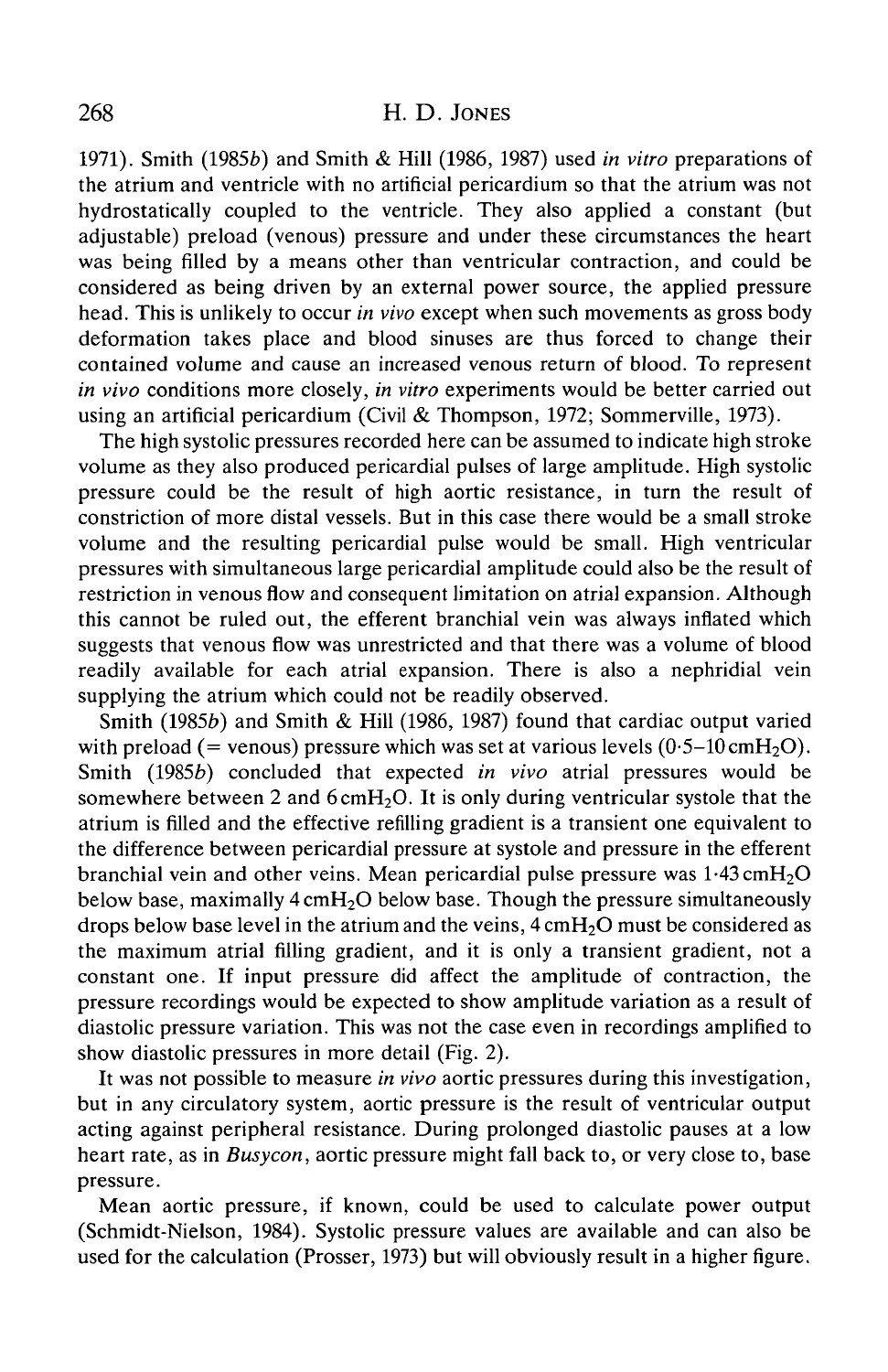Ideally, *in vivo* stroke volumes should be used, but again they are not available. However, Smith (1985b) found that for hearts of between  $0.2$  and  $0.35$  g, stroke volumes varied between  $0\cdot 1$  and 2 $\cdot$ 4 ml  $\rm g^{-1}$  at various preload pressures, and that a doubling of heart mass correlates with more than a doubling of stroke volume. Thus stroke volumes for the size of heart used here (mean mass  $0.62 g$ ) might be between  $0.2$  and  $2.4$  mlg<sup>-1</sup> heart tissue, giving stroke volumes in the range 0.125–1.48 ml. If heart rate is assumed to be 10 beats min<sup>-1</sup> (mid-range), the power for ventricular pressure of  $10 \text{cm}H_2O$  and stroke volume of  $0.125 \text{ ml}$ , is  $30\times10^{-6}$  W g<sup>-1</sup>. With ventricular pressure of 30 cmH<sub>2</sub>O and stroke volume of 1.48 ml, the power would be  $1.9 \times 10^{-3}$  W g<sup>-1</sup>. These values would be reduced in direct proportion to aortic: systolic pressure ratio if aortic pressure was used in the calculation. These, of course, are not precise values but estimates based on reasonably realistic assumptions of stroke volume and heart rate.

This range of *in vivo* cardiac power output compares with the *in vitro* values of Smith (1985*b*), who found the highest power output to be about  $70\times10^{-6}\,\mathrm{W\,g^{-1}}$ , with an afterload pressure of  $10 \text{ cm}$ H<sub>2</sub>O and a preload pressure of between 4 and 6cmH2O. Treatment of the *in vitro Busycon* heart with 5-hydroxytryptamine (up to  $10^{-7}\,$ mol l $^{-1})$  caused heart rate to increase by about 20 % compared with control values, but stroke volume showed no clear response (Smith & Hill, 1986). Power output was not calculated but would also be increased by 20%, to about  $84 \times 10^{-6}$  W g<sup>-1</sup>. The low *in vivo* value is about half this maximum *in vitro* value, but the highest *in vivo* value is well in excess of this. It should also be borne in mind that systolic pressures may be even higher than the  $30 \text{ cm}H<sub>2</sub>O$  used to calculate the high figure. This suggests that *in vivo* figures, if confirmed, may well be more than *in vitro* values. Similarly in *Octopus,* Wells & Smith (1987) comment that the calculated *in vitro* cardiac power output,  $0.14 \times 10^{-3}$  W g<sup>-1</sup>, 'is far too low in comparison with the *in vivo* performance',  $1.2 \times 10^{-3}$  W g<sup>-1</sup>.

Systolic pressure varied considerably between successive contractions during these recordings, and even large single contractions occurred. Cardioregulation *in vivo* is dependent on several factors and none will act in isolation (Jones, 1983; Hill, 1987; Smith, 1987). Circulating cardioactive substances may continuously modulate tone and amplitude. Cardiac innervation will additionally modulate amplitude and perhaps rate (Kuwasawa & Hill, 1973; Kuwasawa *et al.* 1975; Koch *et al.* 1984; Furukawa & Kobayashi, 1987). Immediate and short-term changes in amplitude, as seen here, and pulses which rise in two or three stages or show two peaks (Figs 1C and 3B), must be the result of a neural influence rather than any other factor. Neural influences would seem to be the dominant factor controlling heart beat in *Busycon,* at least in the short term.

During these experiments it became clear that the wall of the pericardium is quite contractile. When a cannula penetrated the wall it would often contract very considerably and the contained pericardial volume would thus be reduced, including the volume of the heart. End-diastolic volume is of importance in affecting cardiac output in molluscs (Koester *et al.* 1974; Smith & Hill, 1986, 1987) and it seems possible that control of pericardial musculature may be an important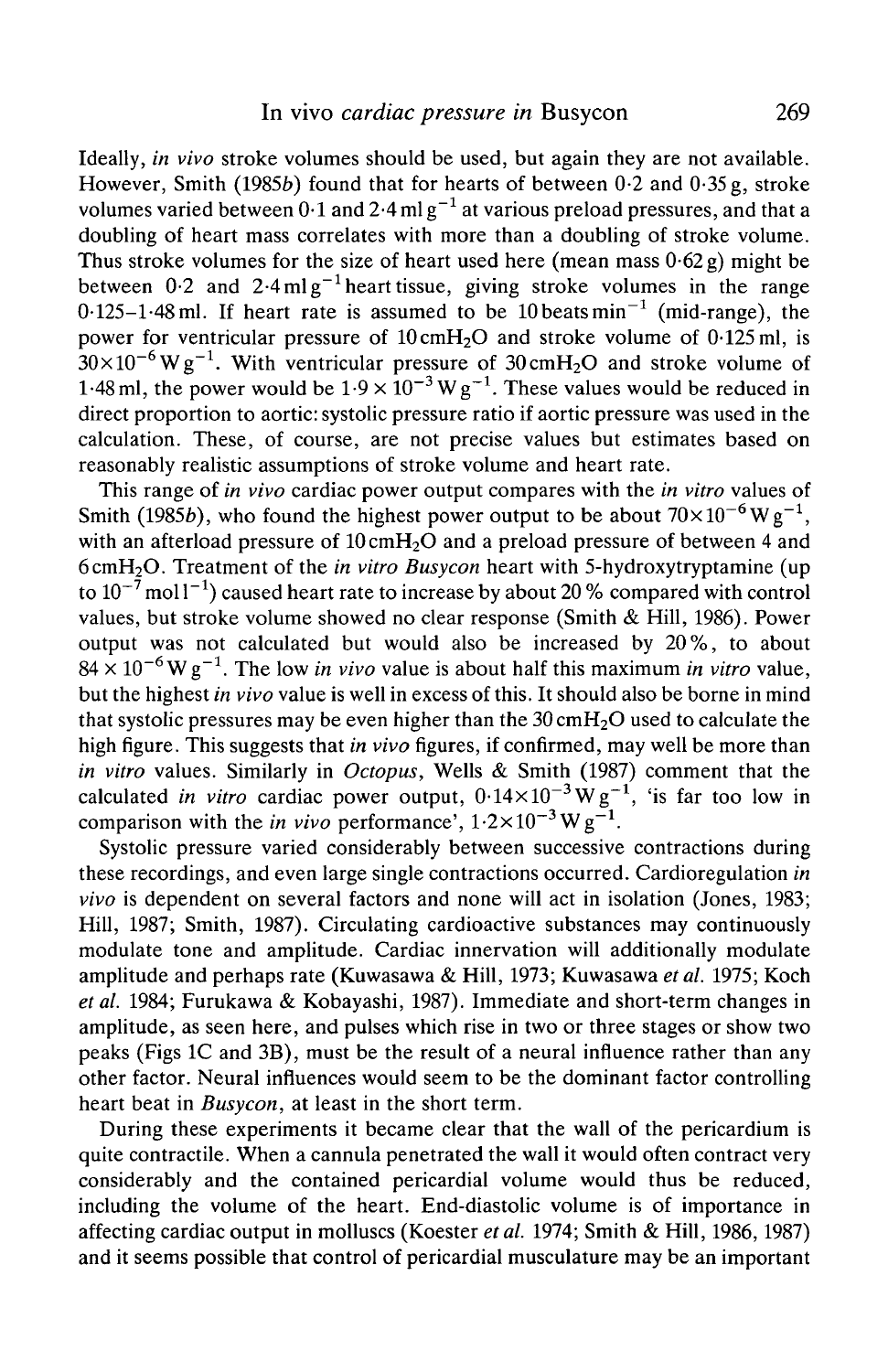factor in cardioregulation, in this species at least, since base pressures and particularly end-diastolic volume of the heart could be controlled in this manner.

The results of body and heart measurements illustrate the difficulty of accurately and consistently establishing  $M_b$  for these animals. Fig. 8A particularly, shows poor, though still significant, correlation between  $M_h$  and  $M_h$ , yet when the same  $\rm M_h$  and  $\rm M_v$  results are plotted against  $\rm L_s^{\text{-}3}$  (Fig. 10), the correlation is closer and  $\rm M_h$ varies more consistently with  $M_v$ . This variation in  $M_b$  is due to the absorption of water into the vascular system (Mangum, 1979). Shell length at least does not vary as a result of this factor and seems to be a more consistent and better indication of size than body mass for this (and similar) species, though obviously of less value for interspecific comparisons owing to shape differences.

The combined data (Fig. 8B) suggest that the ventricle is about 0-19% of the body mass in *B. canaliculatum.* Different sets of data give values varying from 0-17 % to 0-21 %. The ventricle mass is about 0-145 % of the whole animal mass including the shell.

There is little comparable data for other gastropods with regard to  $M_v$ . In *Lymnaea stagnalis* the ventricle is 0-10% of the body mass, and in *Helix aspersa* the ventricle is  $0.22\%$  of the body mass (dry masses, Jones, 1975). The ventricle mass of cephalopods varies from 0-071 % of body mass in *Architeuthis* to 0-16 % of body mass in *Octopus dofleini, Eledone* (Wells & Smith, 1987) and *Loligo pealei* (Bourne, 1982). These figures do not include the accessory hearts of cephalopods (see Wells & Smith, 1987).

This work was carried out whilst the author was a Visiting Professor in the Department of Zoology, University of Rhode Island. I am grateful to all members of the Zoology Department, but particularly to Professor R. B. Hill for arranging my visit and for reading the manuscript. Specimens were purchased with funds from NSF grant no. PCM 8309809 to RBH. Additional financial support was received in the form of a University of Manchester travel grant. I would also like to thank Bob Munkelwitz and Angelique Blowe for their enthusiastic assistance, and the referees for their constructive comments.

## References

BOURNE, G. B. (1982). Blood pressure in the squid, *Loligo pealei. Comp. Biochem. Physiol.*

**72A,** 23-27. BOURNE, G. B. (1987). Hemodynamics in squid. *Experientia* 43, 500-502. CIVIL, G. W. & THOMPSON, T. E. (1972). Experiments with the isolated heart of the gastropod Helix pomatia in an artificial pericardium. J. exp. Biol. 56, 239–247.<br>DUVAL, A. (1983). Heartbeat and blood pressure in terrestrial slugs. Can. J. Zool. 61, 987–992.<br>ELLINGTON, W. R. (1985). Cardiac energy metabolism in r

bivalve and gastropod molluscs. In *Circulation, Respiration and Metabolism* (ed. R. Gilles),

pp. 356–366. Berlin: Springer-Verlag.<br>FURUKAWA, Y. & KOBAYASHI, M. (1987). Neural control of heart beat in the African giant snail,<br>*Achatina fulica* Ferussac. I. Identification of the heart regulatory neurones. *J. exp. B* 

279-293. HILL, R. B. (1987). Conclusion: Comparative physiology of cardiovascular control. *Experientia* 43, 994-997.